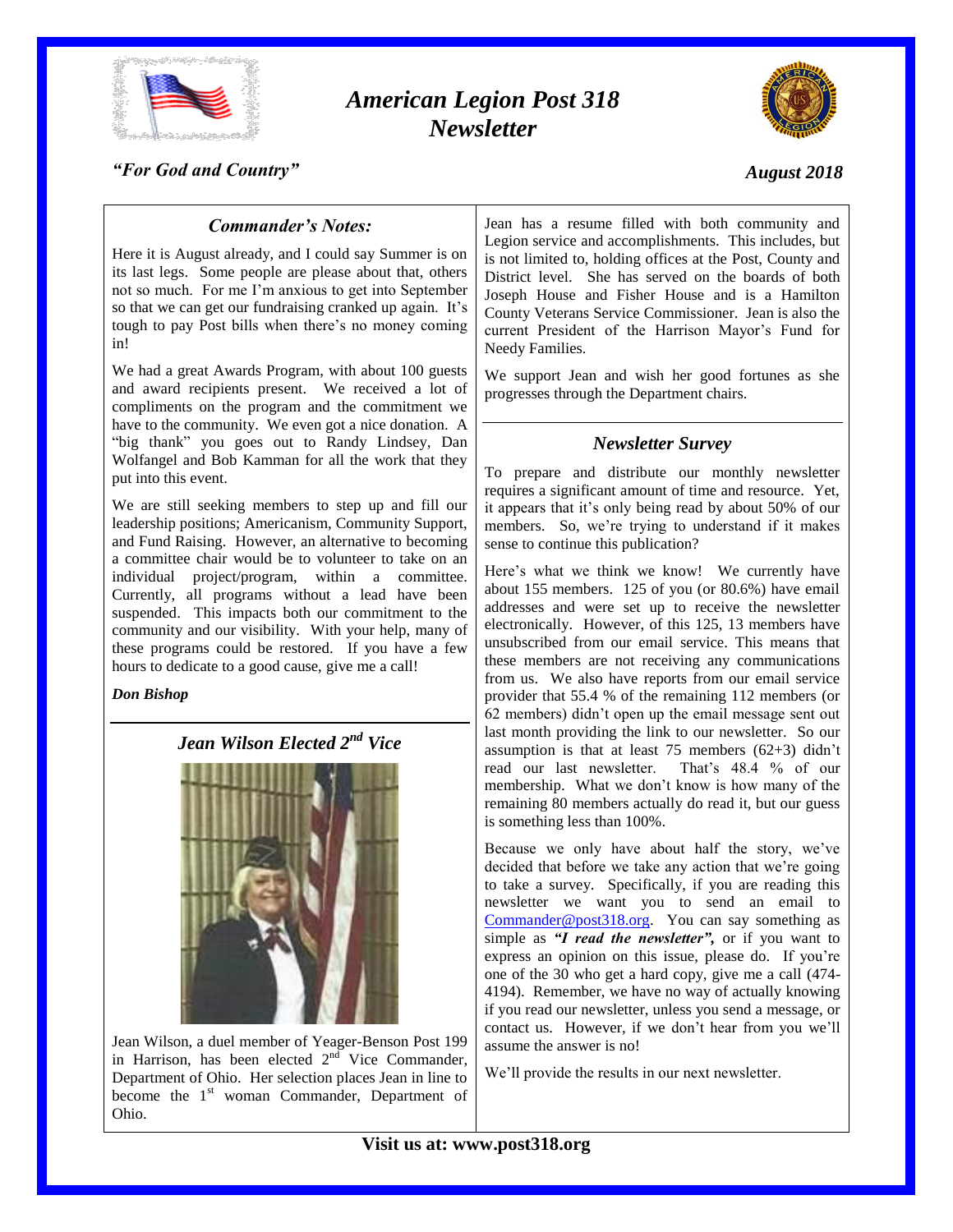#### *Charitable Giving*

Over the course of each year American Legion Post 318 Charities, Inc. (*Charities, Inc.*) contributes thousands of dollars to programs and causes important to our membership. To cover this philanthropy, on average, *Charities, Inc*. has to raise approximately \$2,200 each month.

You can help with this effort by; 1) volunteering to work *Charities, Inc*. fund raising projects, 2) making tax deductible donations to *Charities, Inc*. and 3) by registering with both Kroger and Amazon to participate in their corporate charitable giving programs (see below).

**Kroger Community Rewards** – If you are a Kroger customer and are not currently supporting a charitable organization through *Kroger Community Rewards*, we would encourage you to do your part! Go to [www.kroger.com,](http://www.kroger.com/) and register for the Kroger Community Rewards program and select *American Legion Post 318 Charities*, Inc. as your cause.

**Amazon Smiles** – *American Legion Post 318 Charities Inc.* is now registered with Amazon Smiles. So, if you shop at Amazon and select *American Legion Post 318 Charities, Inc.* as your charity, Amazon donates 0.5% of all eligible purchases. To maximize our revenue opportunities please share this information with family and friends.

The following provides a summary of the income received and programs recently funded by *Charities, Inc*.:

|                               | Income  | Expenses  |
|-------------------------------|---------|-----------|
| <b>Bingo</b>                  | \$1041  |           |
| <b>Kroger Rewards</b>         | \$218   |           |
| Volunteer Raffle              |         | \$<br>50  |
| <b>Anderson Band Boosters</b> |         | \$<br>75  |
| Membership Rewards            |         | \$<br>58  |
| AL Legacy Scholarship         |         | \$<br>500 |
| <b>Fisher House</b>           |         | \$<br>300 |
| <b>Gifts for Yanks</b>        |         | \$<br>460 |
| Honor Flight                  |         | \$<br>300 |
| Joseph House                  |         | \$<br>100 |
| <b>Yellow Ribbon Support</b>  |         | \$<br>100 |
| <b>Total</b>                  | \$1.259 | \$1.943   |

#### *Fund Raising Update:*

The Post has to raise \$6,000 each month to continue operations. You can support our fund raising efforts by attending, or working, our various events. For July, bingo pulled us over the finish line. Thanks to everyone who helped make this happen. The following is a

summary of our July revenue contributions:

| Event           | <b>Contribution</b> |
|-----------------|---------------------|
| <b>Bingo</b>    | \$5,442             |
| <b>Euchre</b>   | 281                 |
| <b>Open Mic</b> | 130                 |
| <b>Rentals</b>  | \$1,200             |
| Total           | \$7.053             |

**Bingo** –We conduct bingo every Sunday. Doors open at 4:30p games begin at 6:00p. If you're willing to help out, contact Bingo Manager, Ed Sears at 474-0246.

**Euchre** – Euchre is scheduled every Thursday night and is open to the public. Buy-in is \$5. Doors open at 6:45p, games begin at 7p. Contact Euchre Manager, Joe Baker (289-9044), with any questions.

**Open Mic** – Open Mic provides local artists an opportunity to perform in front of an audience. There are no admission fees and children are welcome. The Post provides beverage and concession services for the event. If you have questions, please contact Don Bishop at 474-4194.

#### *PokerMania*

In support of *Charities, Inc*. fundraising, *PokerMania*   $II$  is being planned for October 13<sup>th</sup>. This is a charitable gaming event that will offer; Blackjack, 7 Card Stud, Texas Hold'Em, and a "Big 6" wheel.

To actually hold this event, we need to recruit, or train, about 11 dealers. If you have ever played either 7 Card or Blackjack, you are a candidate for dealing. Please consider if you can help with this event. Without membership participation, we won't be able to generate the funds needed to support our programs.

## *Mentoring Opportunity*

A mentoring community has reached out to Post 318 for an opportunity in Forest Hills School District. We are looking for some local veterans to meet with students at Turpin High School and Nagel Middle School. These children need some encouragement and friendship. Are you asking: What do I have to teach? This is not an academic mentoring. Meeting times vary. Some are during school, some are after school. They usually last for about an hour. If you have some time to spare this is an enriching experience.

For more info or to volunteer call 513-374-2099, or email me at [weasellee@yahoo.com.](mailto:weasellee@yahoo.com)

*Randy Lindsey 2nd Vice*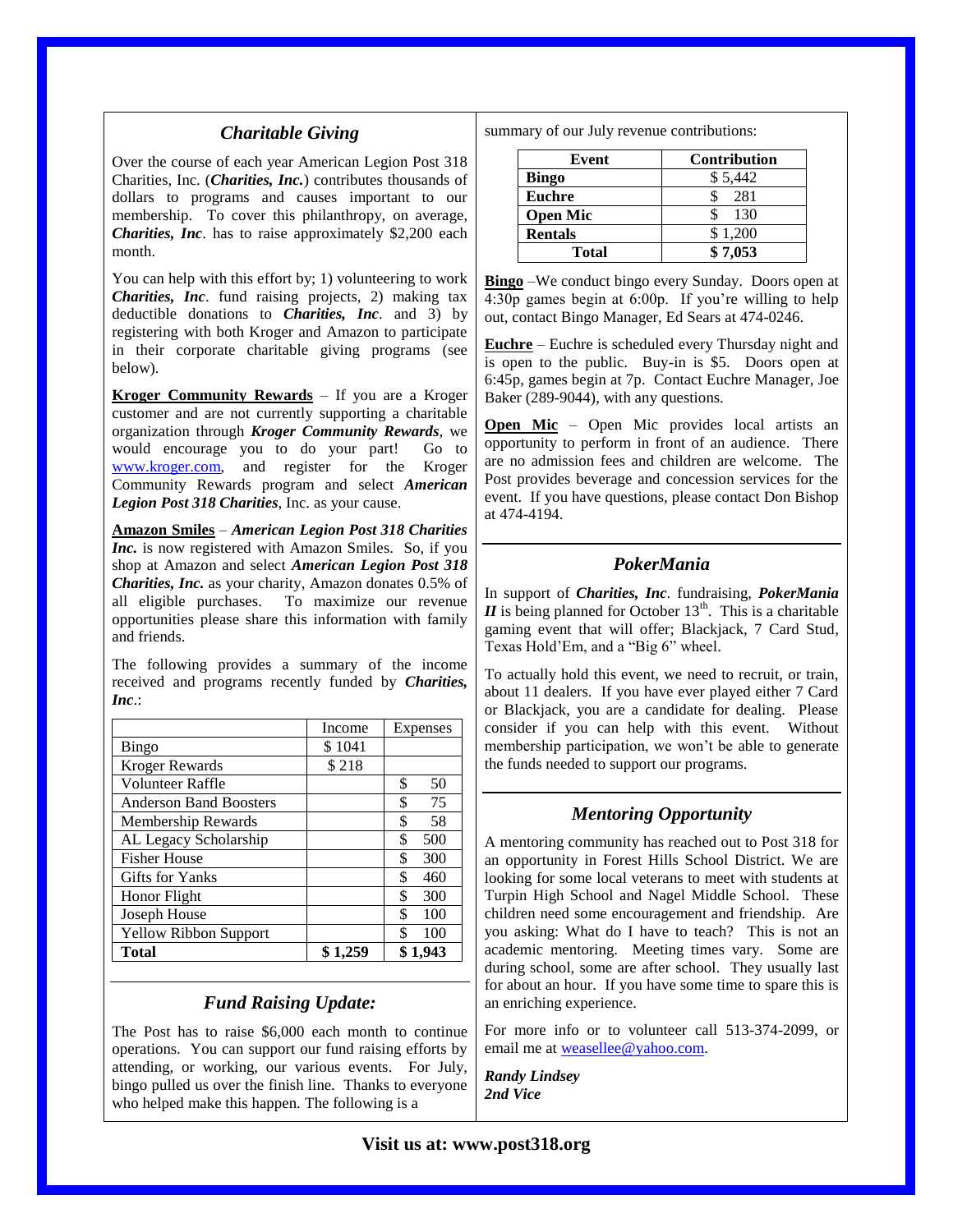#### *Help Wanted*

This *"Help Wanted"* column was intended to become a regular feature in our monthly newsletter. We hope that by communicating the kind of support needed we can spark some interest and get some volunteers. We still have many opportunities available. If you're interested, please contact Commander Bishop.

- **Bingo Manager** (member)
- **Fundraising Chairman** (member)
- **Community Support Chairman** (member)
- **Graphics Arts Support** (member/non-member)
- **Bingo Volunteers** (member/non-member)
- **Dance Volunteers** (member/non-member)
- **Post Personal Shopper** (member/non-member)

### *2019 Business Plan*

The Executive Committee has recommended approval of the 2018-2019 Business Plan. This plan will be submitted for membership approval at our August  $8<sup>th</sup>$ meeting. Copies of the plan can be reviewed and downloaded from our web site. A few copies are available for review at the Post for those without email access.

## *Ice Cream Social*

August is hot… Join us in the clubroom for a cool event. We will have an ice cream social on August  $7<sup>th</sup>$ , at  $7<sup>ph</sup>$ in the Clubroom. Leave the heat and get some sweet.

Let me know if you are coming so I can get enough ice cream. I'll have vanilla, chocolate, and strawberry ice cream. Toppings will be chocolate, caramel, whip cream and cherries. If you want anything else to top your treat with bring it yourself (if it's really good bring enough to share). Cards and board games too!

RSVP via email to [weasellee@yahoo.com,](mailto:weasellee@yahoo.com) or call 513-374-2099,

*Randy Lindsey 2 nd Vice*

#### *Membership Update*

Membership renewal is off to a good start for the month of July with 78 renewals towards our 159 quota. Percentage wise, our Post is leading the 4th District. Great job to everyone that has taken the time to submit their renewal. For those that haven't sent or submitted you renewals, I'm asking you to please take a few minutes and do this for the Post, community and my sanity. All 78 cards should have been received by their

owners by the time this letter hits your hands. The other request I have is for support in drumming up some new members. In order to reach quota this year we are starting out at a deficit of four (4). Also, every year we have 1 or 2 that decide not to renew. Therefore, my best guessament is that we are short by 6. If you know anyone who might at all be interested in joining our Post, please send them my way and I will be more that glad to follow up.

#### **2018 Membership Scoreboard**

| 2018-2019 Quota            | 159   |
|----------------------------|-------|
| Paid as of 7/30/18         | 78    |
| % Ouota                    | 49.05 |
| Goal                       | 165   |
| <b>Still Needed (Goal)</b> | 87    |
|                            |       |

#### *Robert Kamman*

*1 st Vice Commander*

## *Fall Dance Schedule*

On August 18<sup>th</sup>, the *Wild Rice Musical Review* will kick off our fall dance schedule. This high energy dance band, made up of Cincinnati music legends, specializes in making sure their audience has a great time! Whether you want to get up and dance, or sit back and enjoy the music, you will be entertained.



Our complete schedule is as follows:

- August 18 Wild Rice
- September 22 Six Pac
- October 6 The Remains
- October 20 Sweetheart Dance Cincy Rockers
- October 27 Halloween Big Trouble Blues
- November 3 Six Pac
- November 17 The Remains
- December 1 Big Trouble Blues
- December 15 Christmas Show Wild Rice
- December 31 New Year's Eve Cincy Rockers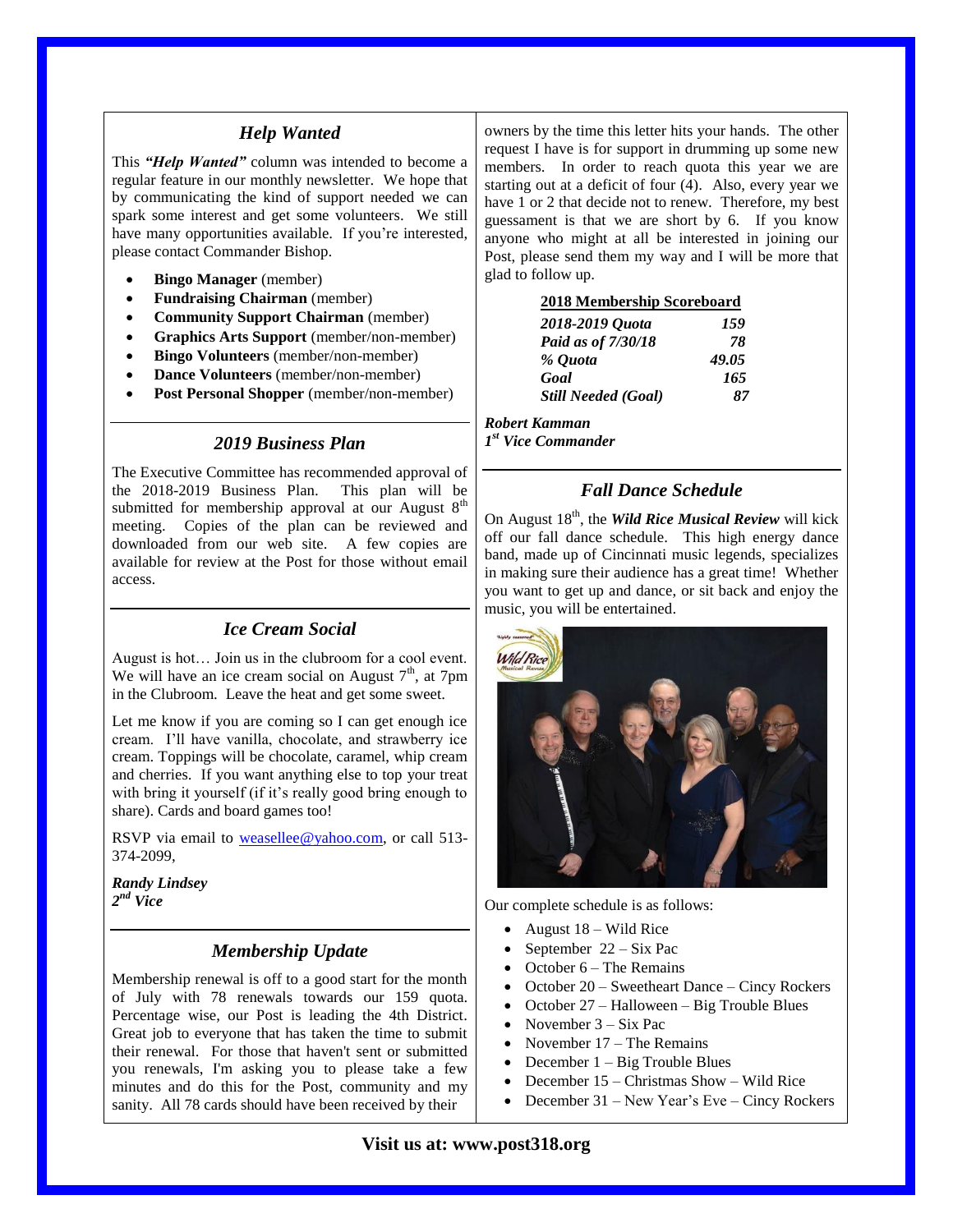## *4 th of July Parade*

Twenty-seven members of the Post participated in this year's 4<sup>th</sup> of July parade. It was a good turnout and this year for the  $1<sup>st</sup>$  time, our only marchers were the color guard and our bagpiper, Michael Gregorio. Everyone else had a ride. Probably a sign of the times, but a good time was had by all! Pictures of our participation in the parade can be found below. A "big thank" you to Ralph Caskey for pulling this event together.



## *Post Bugler Gets Gettysburg Invitation*

100 Nights of TAPS, is a daily ceremony conducted in the National Cemetery in Gettysburg, PA., between Memorial Day and Labor Day. Co-sponsored by The Lincoln Fellowship of Pennsylvania and The National Park Service Taps For Veterans, the famous 24-note call is sounded in honor of those who have served our nation.

Post member and "bugler" Ed Ruffennach was asked to participate in this event. We would like to congratulate Ed on his selection. The picture below shows him performing at Gettysburg.



## *Post to Experiment with Virtual Meeting*

Thanks to the efforts of Membership Chairman, Bob Kamman, the Post will conduct its 1<sup>st</sup> **Virtual Meeting,** August 8<sup>th</sup>. Our hope is that this technology will help us resolve a long standing problem, by allowing remote and home bound members to participate in our monthly meetings on a regular basis, at no costs.

Our initial trial will have two (2) Post members, connect and use this service. They will be able to see and hear the meeting and if they wish, they will be able to ask questions and participate in conversations.

When they connect to the service, we will know that they have joined the meeting, and their presence will be included in our count to make quorum.

If things go well, we will open the service up to any interested members. This will include help with installing the application, and demonstrate how to connect to the service. To participate you would need access to a PC, tablet, or smart phone and also have Internet Access. If this is something that you would have an interest in, please let us know.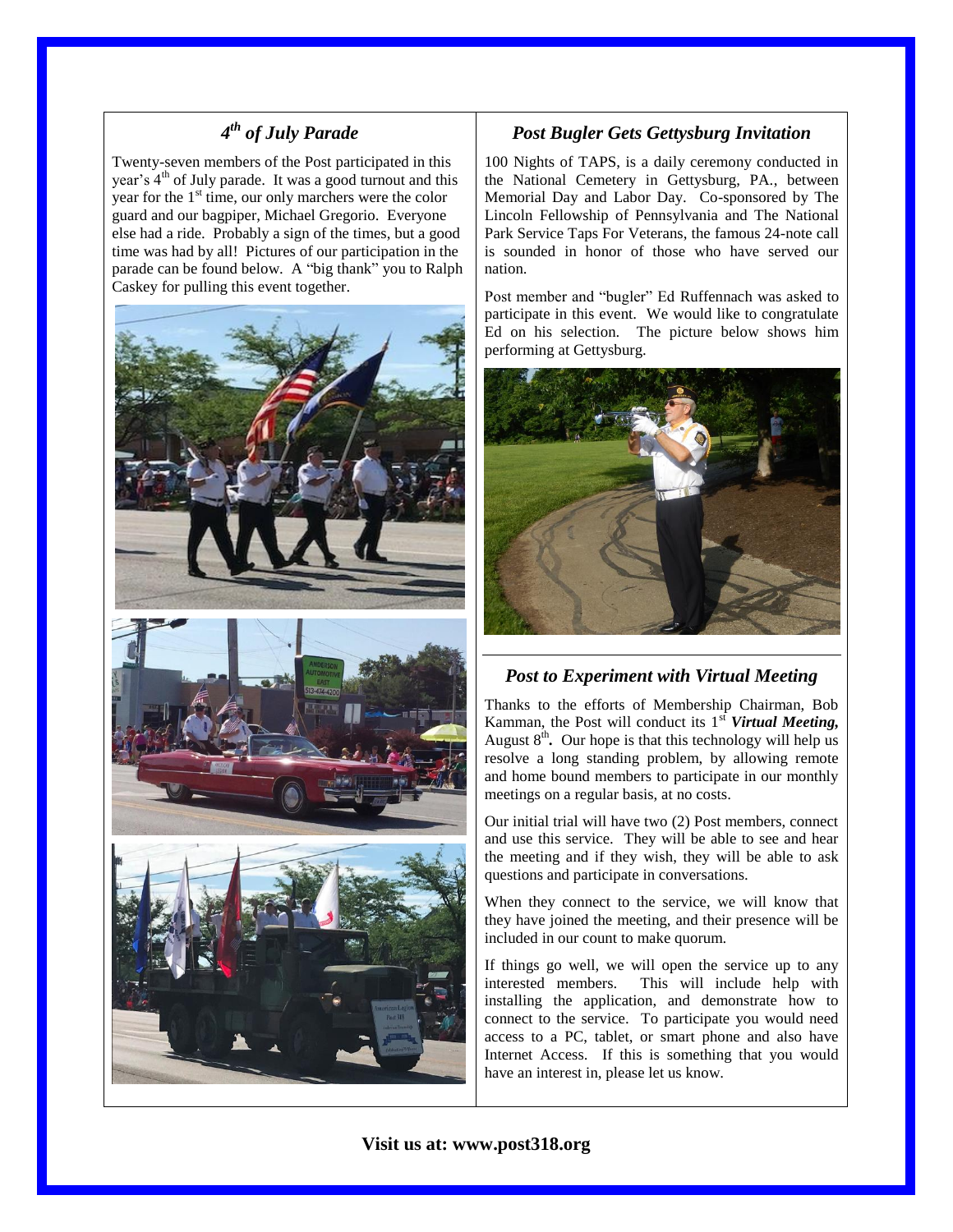#### *Awards Program*

The Post Awards Program was well attended. About 100 Post members and Anderson Township residents came out to recognize those within community who participated in our programs, made significant contribution to either the community or the Post, or were recognized for their continuous service as Legionnaires.

Special recognition was made to Chief Mark Ober, who is retiring after 42 years of service, Vicky Earhart for her service and contributions as a board member of American Legion Post 318 Charities, Inc., and Dan Wolfangel who was named "Legionnaire of the Year" for years of dedicated service to the Post.

The following provides a list of all who were recognized by the Post at our Awards Program.

#### *Veteran Scholarship Winners*

- Katelyn Baker ---------- Anderson High School
- Theresa Herzog ------------ Turpin High School
- Julia Lisac ------------------ Turpin High School
- Sarah Thornton St. Ursula Academy

#### *Americanism & Government Winners*

- Sean Schaeffer -----------  $12^{th}$  Grade Boy AHS
- Tessa Miller ---------------  $12^{th}$  Grade Girl AHS

#### *Boys State Recognition*

- James Gibbons ---------- Anderson High School
- Peter Henkel ------------- Anderson High School
- Nate Hinaman ----------- Anderson High School
- Luka Alexandre-Reverendo ---------------- AHS

#### *Girls State Recognition & Presentations*

- Hannah Bird ------------- Anderson High School
- Brooke Bitzer ----------- Anderson High School
- Emma Bushman -------- Anderson High School
- Elizabeth Minor --------- Anderson High School
- Natalie Walsh ----------- Anderson High School

#### *Oratorical Program*

- Matthew Martin --------- Anderson High School
- Nathaniel Baker --------- Anderson High School



#### *Poppy Program Supporters*

- Kroger Store Anderson Towne Center
- Kroger Store Cherry Grove Plaza
- Belterra Park
- Forest Hills School District
- FHSD Elementary Schools (Ayer, Maddux, Mercer, Sherwood, Summit, Wilson)

#### *Legion Program Support*

• Nagel Middle School

*Law Enforcement Officer of the Year*

 Cpl. Jason Hovekamp -------- HCSO District 5 *Firefighter of the Year*

Firefighter/Paramedic Cory Bower ----- ATFD



#### *Special Recognitions*

- Mark Ober --------------------------- Chief ATFD
- Vicky Earhart ------- Amer. Leg. Charities, Inc.
- Dan Wolfangel -------- Legionnaire of the Year

#### *Continuous Service Awards*

- Christopher R. Beaucham ------ Five (5) Years
- Kenneth Hamilton --------------- Five (5) Years
- Richard Diver -------------------- Five (5) Years
- Michael Hartzler ----------------- Five (5) Years
- Darrel G. Everman --------------- Five (5) Years
- Anthony Pastura ------------------ Five (5) Years
- Joseph E. Baker ------------------ Ten (10) Years
- Walter Geil ----------------------- Ten (10) Years
- Douglas M. Earhart -------------- Ten (10) Years
- Charles J. Behymer ---------- Fifteen (15) Years
- Roger Siegman ----------------- Fifteen (15) Years
- Adrienne Prem --------------- Fifteen (15) Years
- Pedro P. Ramirez ------------ Twenty (20) Years Ralph Caskey ---------- Twenty-Five (25) Years
- Gerald Porter ---------- Twenty-Five (25) Years
- John W. Croxton ------ Twenty-Five (25) Years
- Sophia Hathorn-Utley -Twenty-Five (25) Years
- Steven M. Hillman ------------ Thirty (30) Years
- Carl Overberg ----------------- Thirty (30) Years
- William Hitchcock ------------ Thirty (30) Years
- Howard W. King --------------- Forty (40) Years
- Donald A. Bishop ------- Forty-Five (45) Years
- Richard C. Burnes -------------- Fifty (50) Years
- Hugo Vontz, Jr -------------- Seventy (70) Years